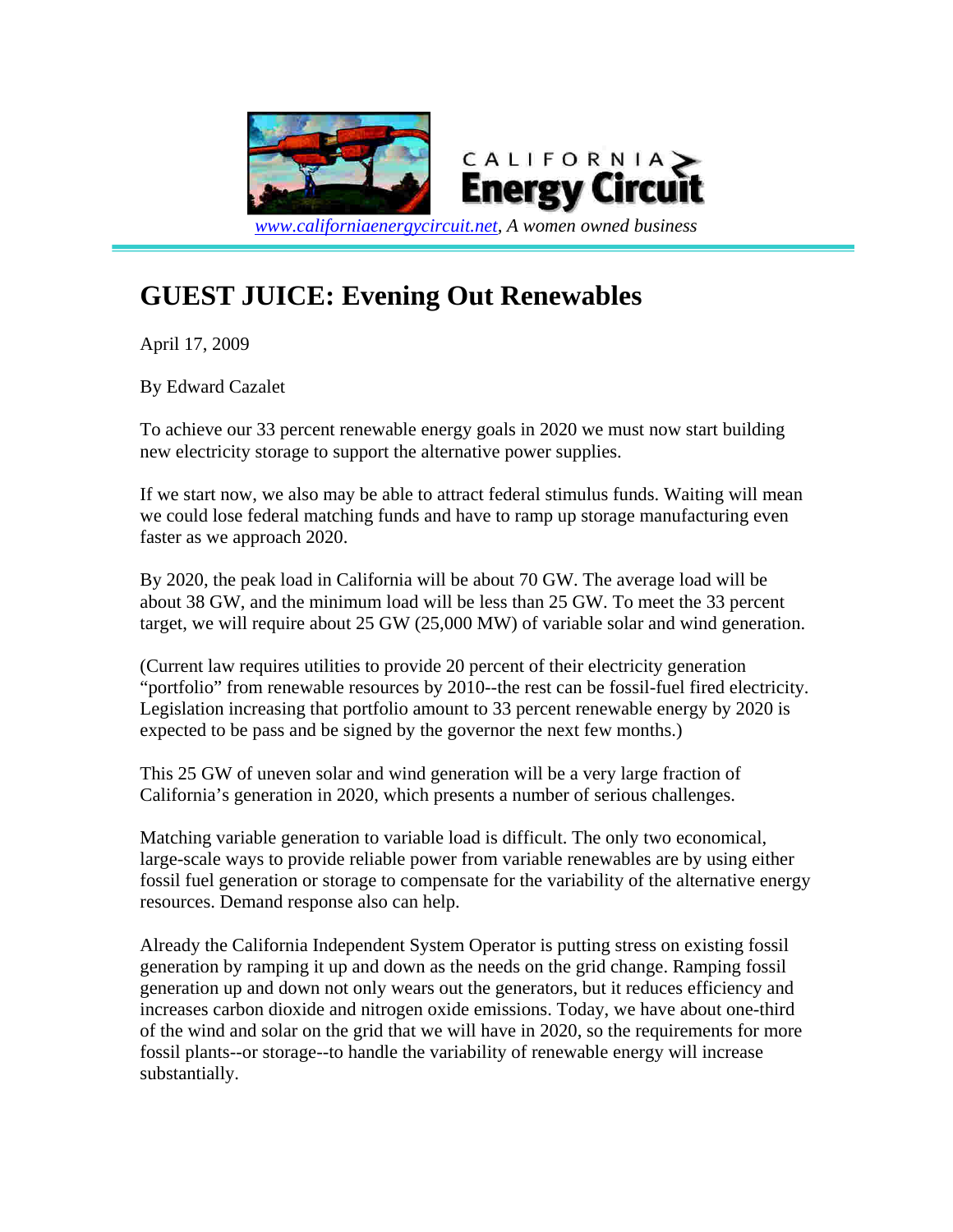In our urban centers, such as San Francisco, Los Angeles, and San Diego, it is now next to impossible to site new fossil generation and obtain necessary air permits, so building new fossil plants there is not practical.

A further challenge is that we are losing the fossil plants that have historically provided adjustments to balance unpredictable renewable energy production. Along our coast, about 20 GW of once-though-cooling generation is at risk because they must install expensive new dry cooling to continue operation to reduce their impacts to the aquatic environment. Renewable energy has and will displace the annual operating hours of these facilities, making these mandated dry-cooling upgrades uneconomical. As a result, many of the existing once-through cooling generators are expected to shut down rather than upgrade.

Construction of major new transmission lines into urban areas encounters opposition and can take many years. This creates a challenge in providing adequate transmission capacity to deliver remote renewable energy into load centers during periods of peak demand.

As a result of these and other constraints, the CAISO, California Energy Commission, California Public Utilities Commission, and most of the California utilities agree that storage is essential to meeting our 33 percent renewable energy goal.

Fortunately, there are several, commercial, grid-scale battery options. Japan has hundreds of megawatts of grid-scale sulfur sodium batteries on its power lines. Some have operated for over a decade. Such batteries are highly reliable and have a 15-year life. The technology is also being deployed at scale in the Middle East and has been demonstrated at scale on the distribution grid in this country by American Electric Power. Lithium-ion and lead acid batteries also have been deployed at multi-MW scales in the U.S.

In a number of public forums, I have advocated the deployment by 2020 of at least 4 GW (4,000 MW) of new grid-scale storage on the distribution grids in California. This concept has received wide support. Grid-scale battery storage can be deployed now and can be located close to the load. Battery storage has no air, water, or noise emissions. Four GW of distributed storage will provide 8 GW of dispatchability (4 GW charge rate plus 4 GW discharge rate) to integrate variable wind and solar. Batteries can respond almost instantly over their full range of dispatchability.

Four GW of distributed storage can also absorb 4 GW of nighttime over-generation from wind and other sources, bringing it to the load centers at night on existing transmission, and then delivering it during the day when we need it. Also, the same 4 GW of distributed storage can smooth photovoltaic generation during the day as clouds pass over distributed PV and the generation drops off rapidly. Four GW of distributed storage will avoid the need to construct up to 4 GW of transmission into load centers and can avoid the need for up to 4 GW of distribution investments.

Distributed storage is the only practical, large-scale and clean option for integrating a 33